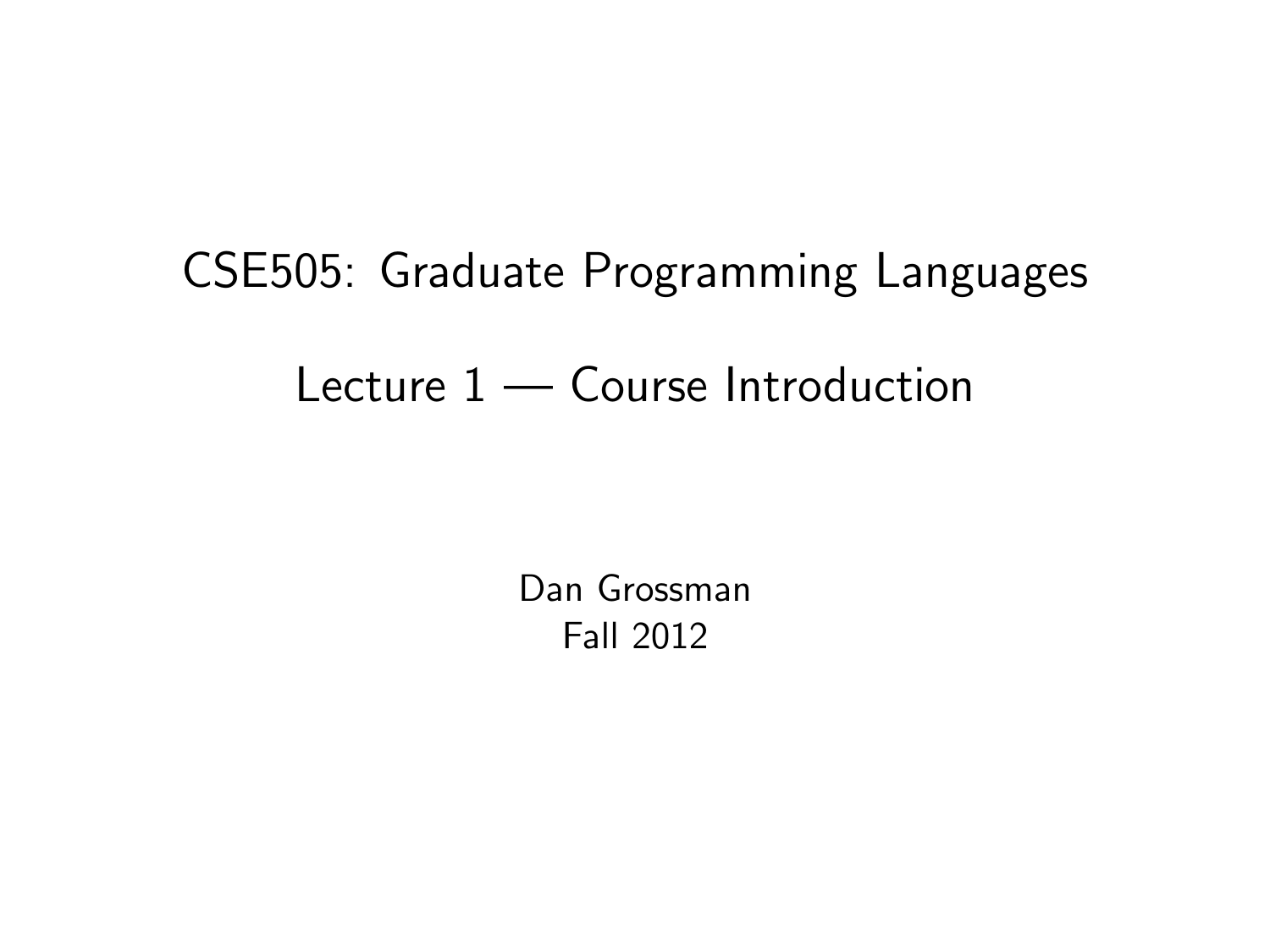# **Today**

- $\blacktriangleright$  Administrative stuff
- $\triangleright$  Course motivation and goals
	- $\triangleright$  A Java example
- $\blacktriangleright$  Course overview
- $\blacktriangleright$  Course pitfalls
- $\triangleright$  Start OCaml tutorial (see separate notes)
	- Advice: start playing with it soon (e.g., hw1, problem  $1$ )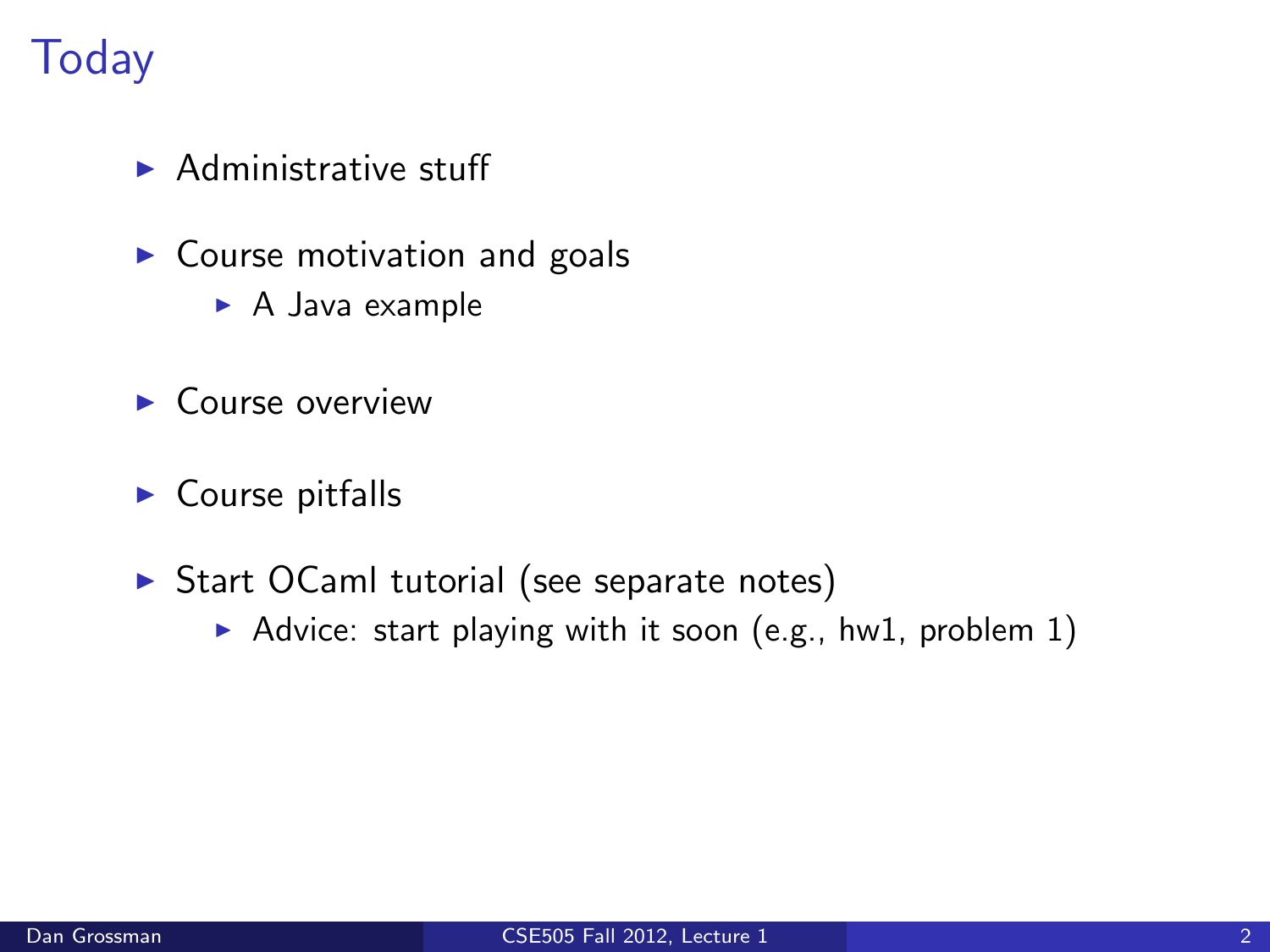# Course facts

- ▶ Dan Grossman, CSE574, dig at cs.washington.edu
- $\blacktriangleright$  Zach Stein, steinz at uw.edu
- $\triangleright$  Office hours: posted on web page and "negotiable"
	- $\triangleright$  Or by appointment or just stop by my office if I'm around
- $\triangleright$  Web page for:
	- $\blacktriangleright$  Mailing list
	- $\blacktriangleright$  "Homework 0"
	- $\blacktriangleright$  Homework 1, fairly carefully pipelined with first lectures
		- $\triangleright$  Do not wait to do it all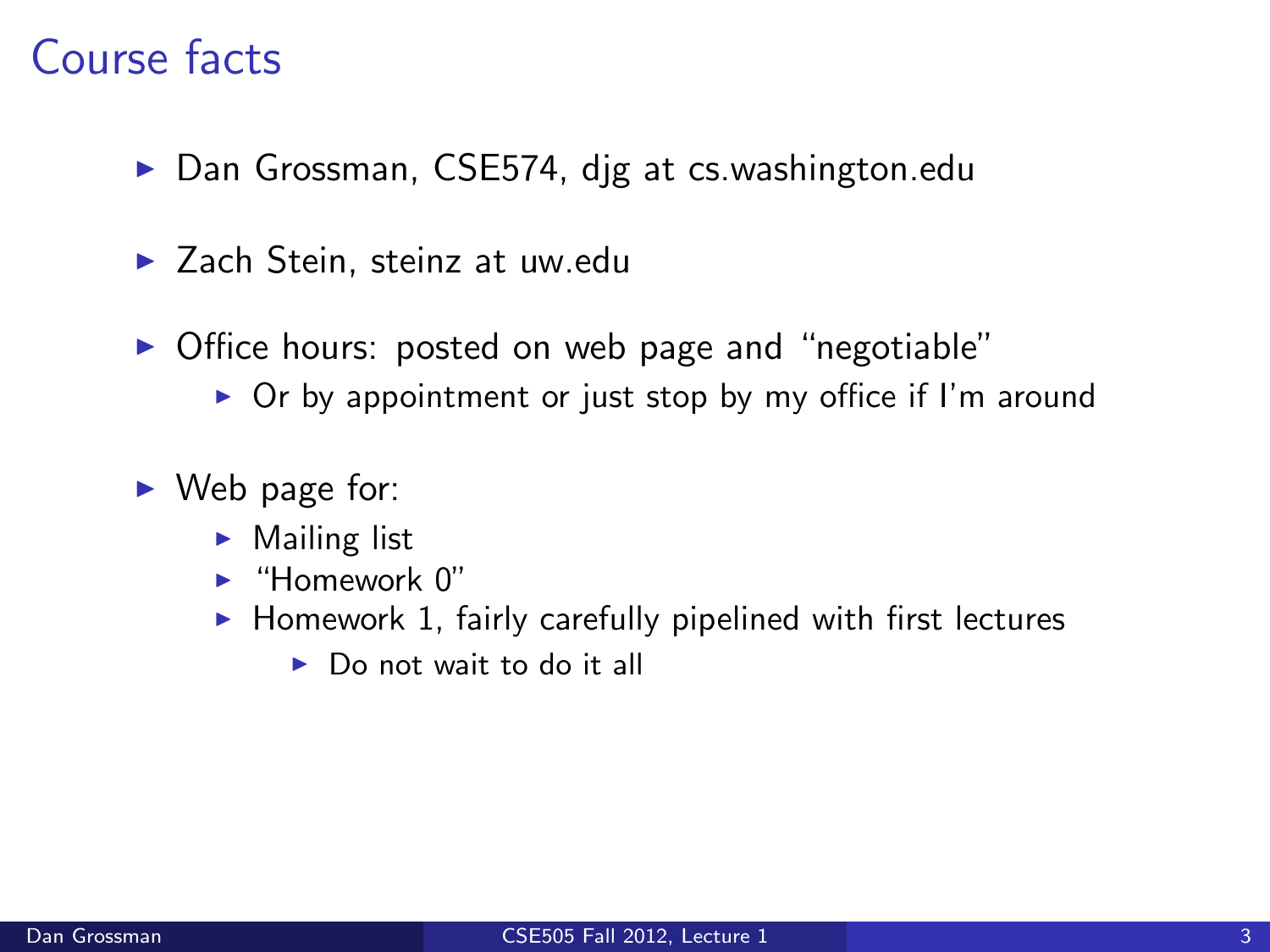# Coursework

- $\triangleright$  5 homework assignments
	- $\blacktriangleright$  "Paper/pencil" (LAT<sub>E</sub>X recommended?)
	- **Programming (OCaml required)**
	- $\triangleright$  Where you'll probably learn the most
	- $\triangleright$  Do challenge problems if you want but not technically "extra"
- $\blacktriangleright$  1 "introduction/summary" to a published research paper
	- $\triangleright$  More details later; high work/length ratio
- $\blacktriangleright$  2 exams
	- $\triangleright$  My reference sheet plus your reference sheet; samples provided
- $\triangleright$  Optional textbook: Types and Programming Languages by Pierce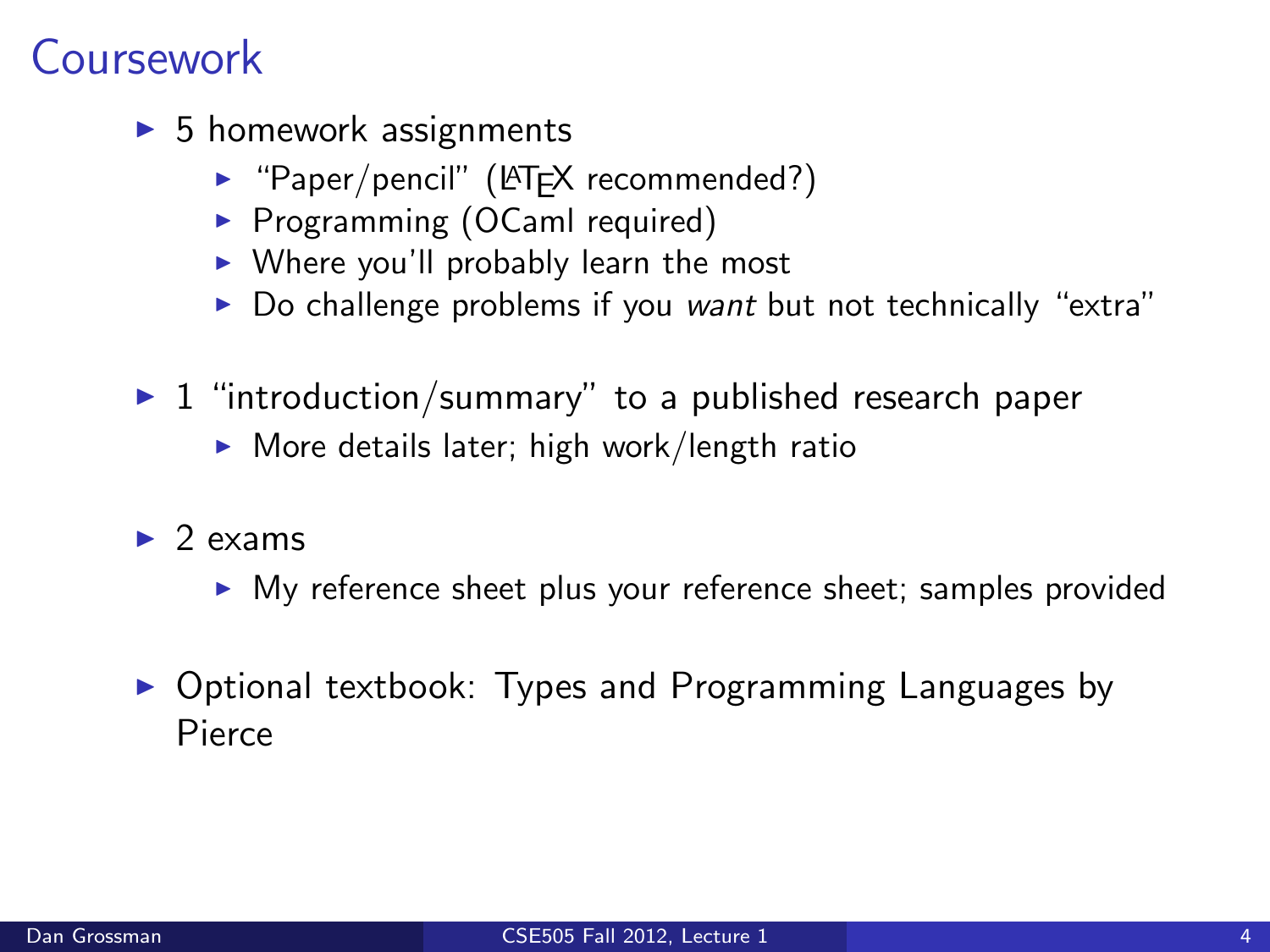## Exam scheduling

- $\triangleright$  Midterm: In class on October 30
- ► Final: Monday December 10, 10:30AM-12:20PM
- $\triangleright$  More information and several old exams posted as the dates near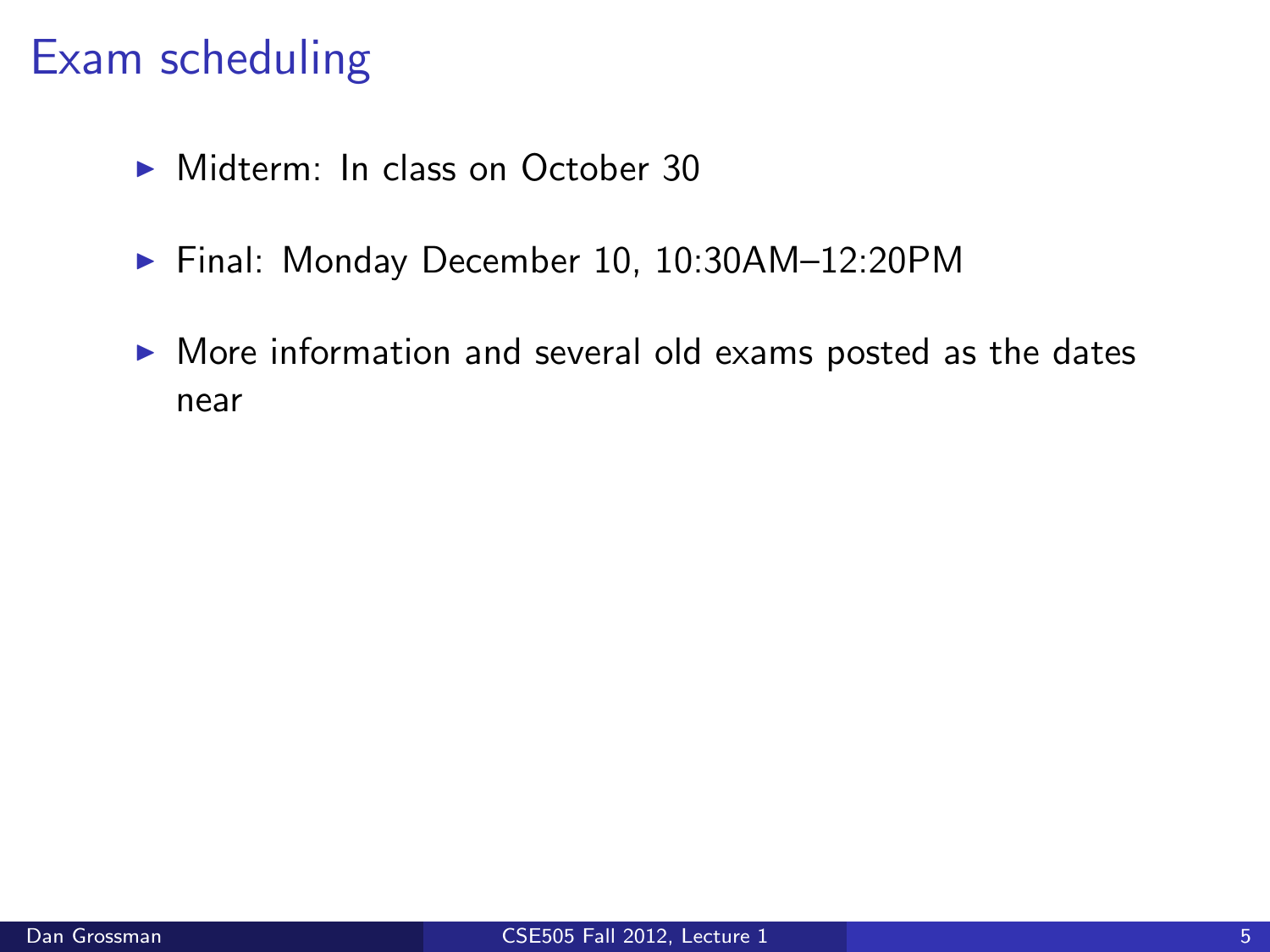# Academic integrity

- $\triangleright$  Don't cheat in my class
	- $\blacktriangleright$  I'll be personally offended
	- $\triangleright$  Being honest is far more important than your grade
- $\blacktriangleright$  Rough guidelines
	- $\blacktriangleright$  Can sketch idea together
	- $\triangleright$  Cannot look at code solutions
- $\triangleright$  Ask questions and always describe what you did
- $\blacktriangleright$  Please do work together and learn from each other...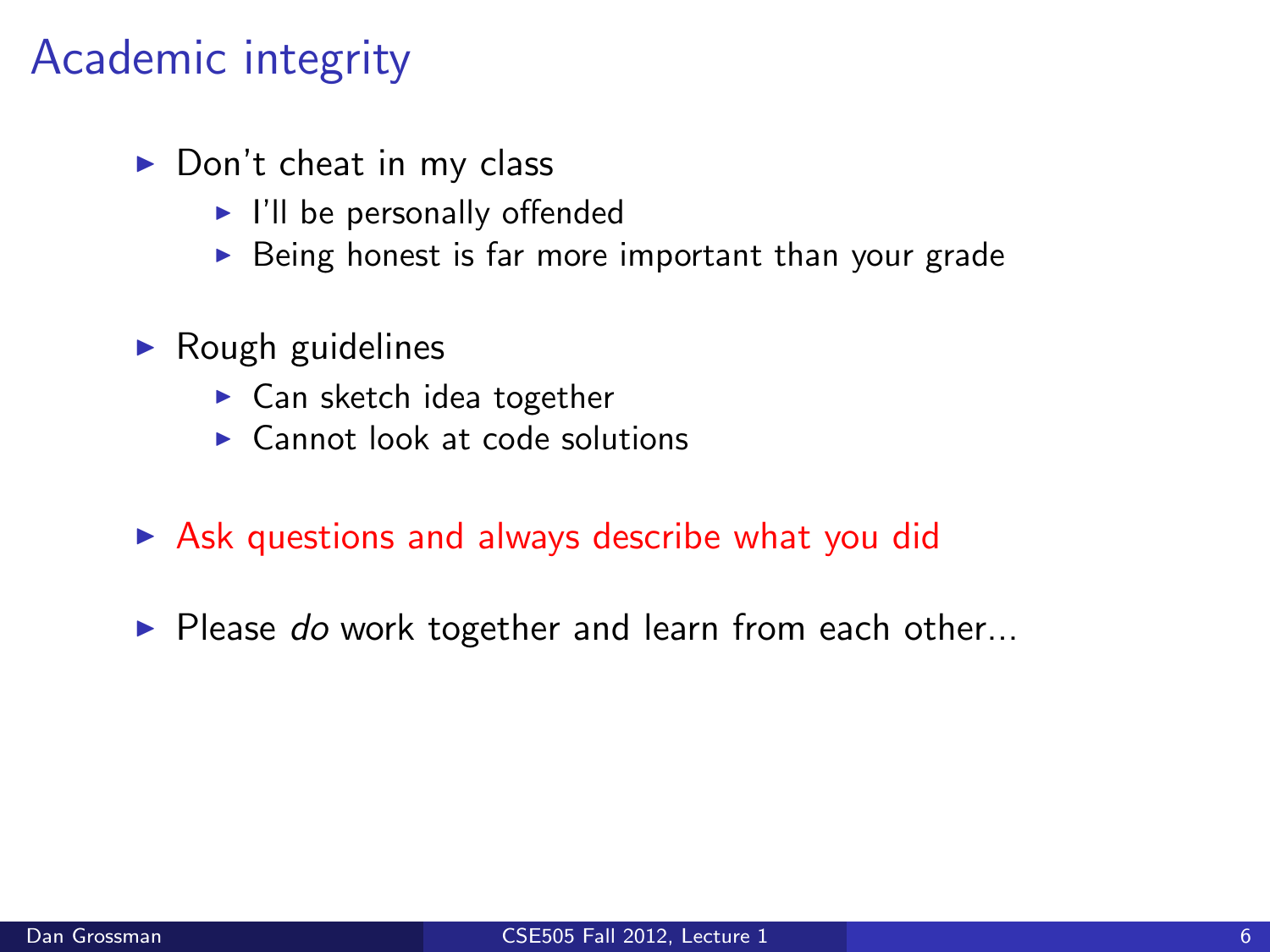#### Graduate-school success

- $\triangleright$  Success in 505 (a graduate course) comes from:
	- $\blacktriangleright$  Learning and enjoying the material
	- $\blacktriangleright$  Challenging yourself
	- $\triangleright$  Managing the "big picture" and the details
- $\triangleright$  Success has nothing to do with:
	- $\triangleright$  Scrounging for grading points
	- $\triangleright$  "Doing better than the person next to you"
- $\triangleright$  The person next to you is your colleague for the next 5–50 years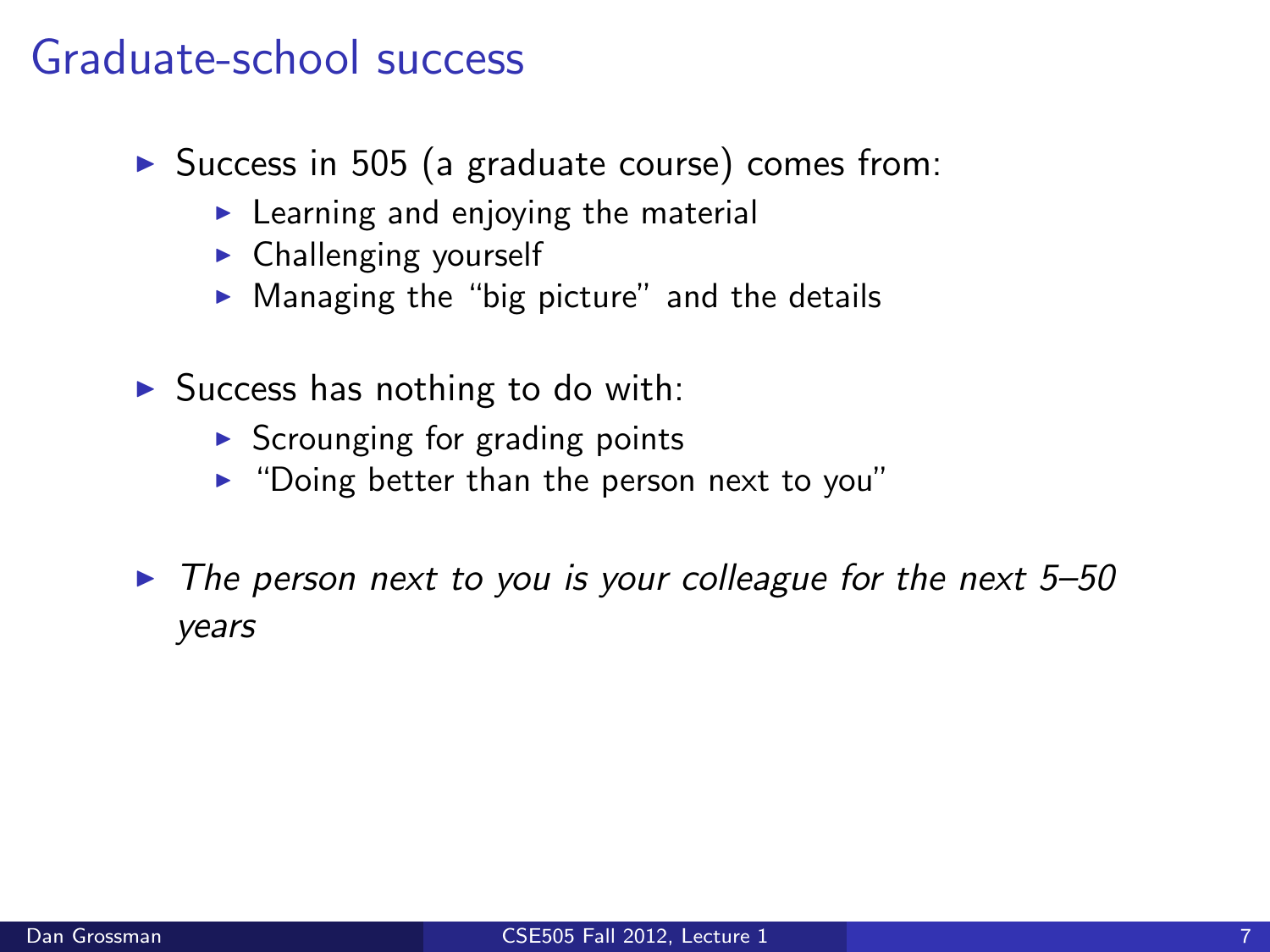#### Logistical advice

- $\blacktriangleright$  Take notes:
	- $\triangleright$  Slides/proofs posted, but they are enough to teach from not to learn from
	- $\triangleright$  Will often work through examples by hand
- $\blacktriangleright$  Arrive on time:
	- $\blacktriangleright$  Missing the first  $N$  minutes is so much less efficient than missing the last  $N$  minutes
	- I know you can get here on time (cf. exam days)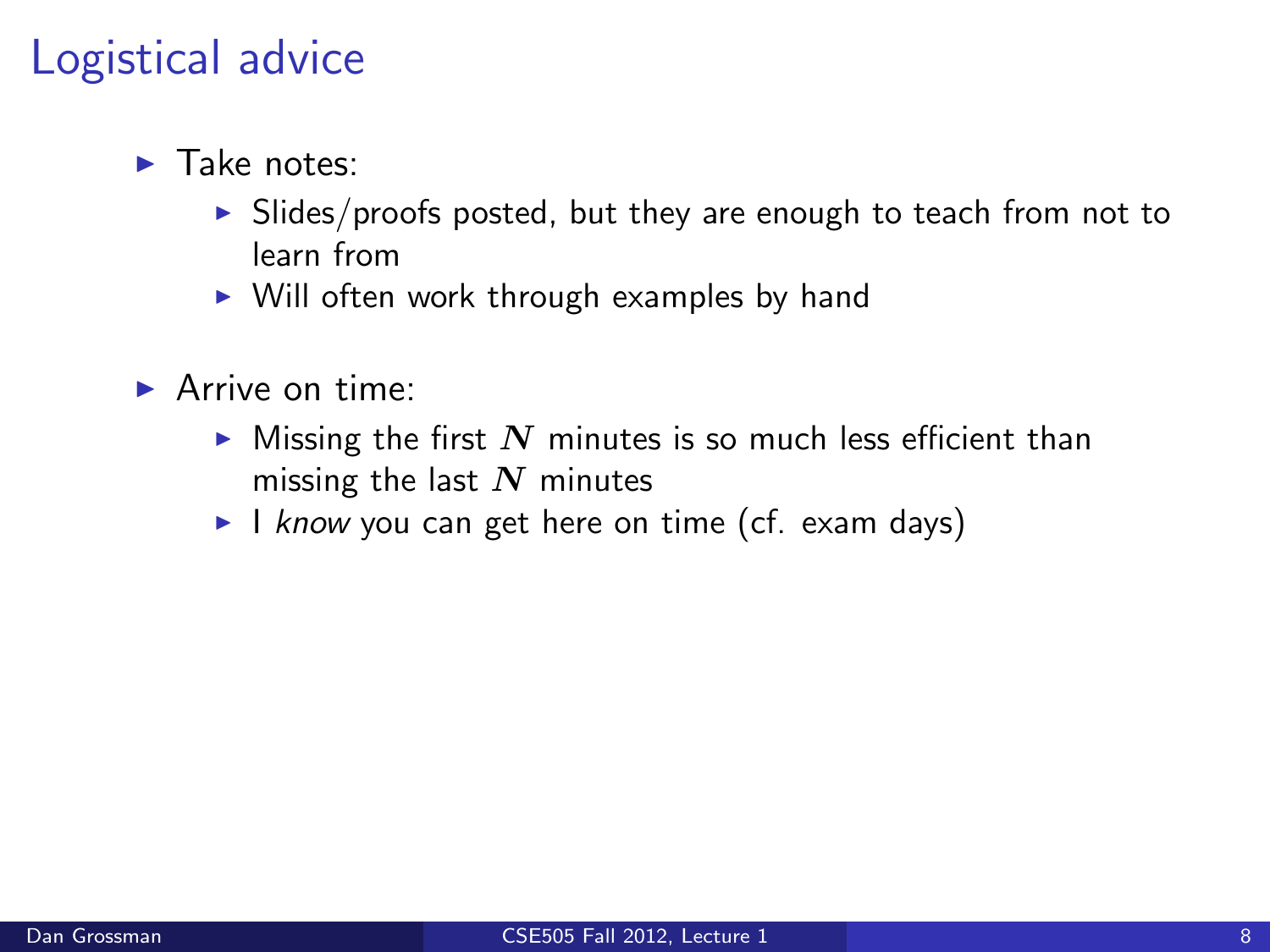Programming-language concepts

Focus on semantic concepts:

What do programs mean (do/compute/produce/represent)?

How to define a language *precisely*?

English is a poor metalanguage

Aspects of meaning:

equivalence, termination, determinism, type, . . .

This course does not gives superficial exposure to  $N$  weird PLs

- $\triangleright$  But it will help you learn new languages via foundations
- $\triangleright$  And build rigorous models for any area of CS research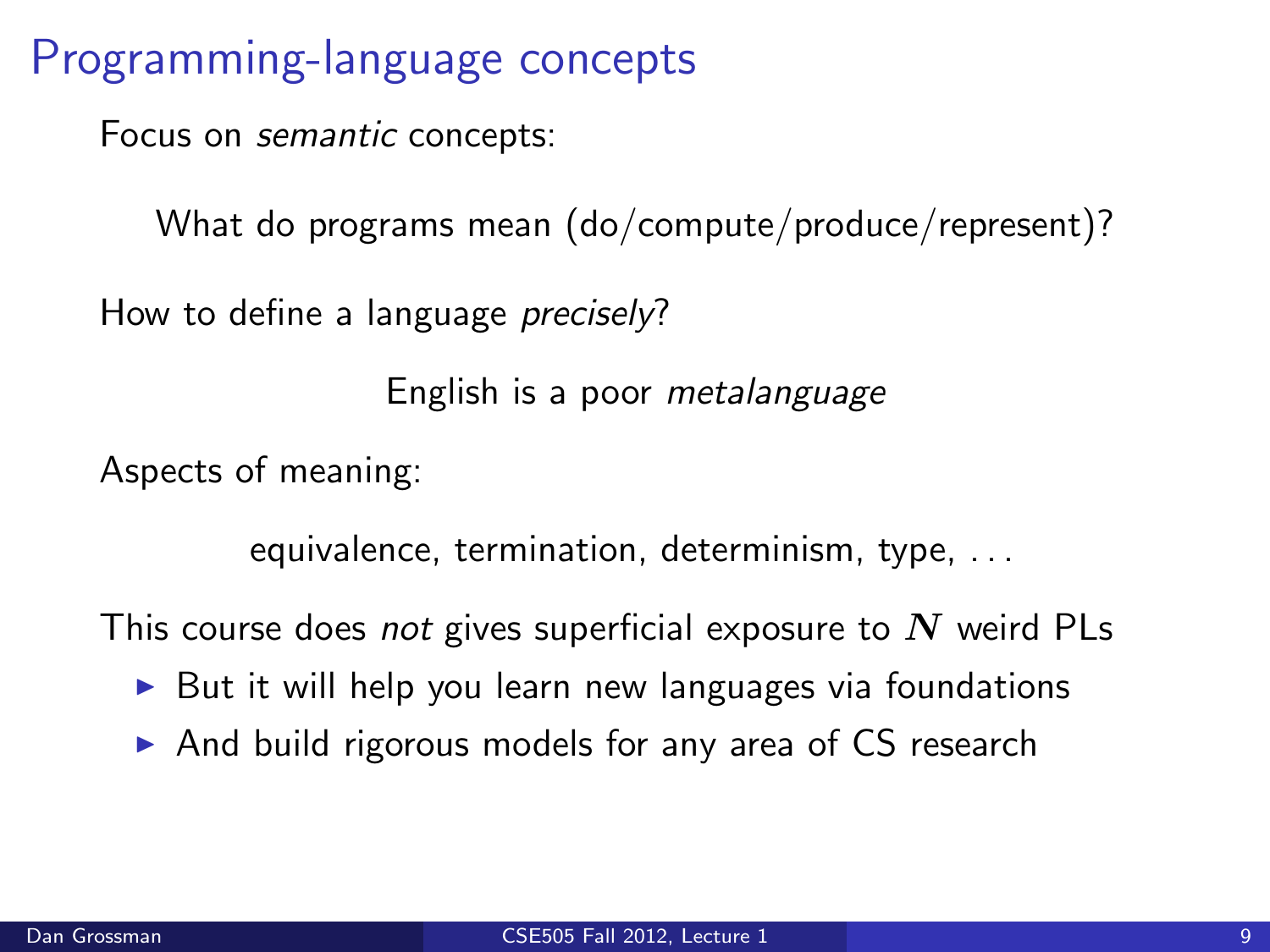#### Does it matter?

Novices write programs that "work as expected," so why be rigorous/precise/pedantic?

- $\blacktriangleright$  The world runs on software
	- $\triangleright$  Web-servers and nuclear reactors don't "seem to work"
- $\triangleright$  You buy language implementations—what do they do?
- $\triangleright$  Software is buggy—semantics assigns blame
- $\triangleright$  Real languages have many features: building them from well-understood foundations is good engineering
- $\triangleright$  Never say "nobody would write that" (surprising interactions)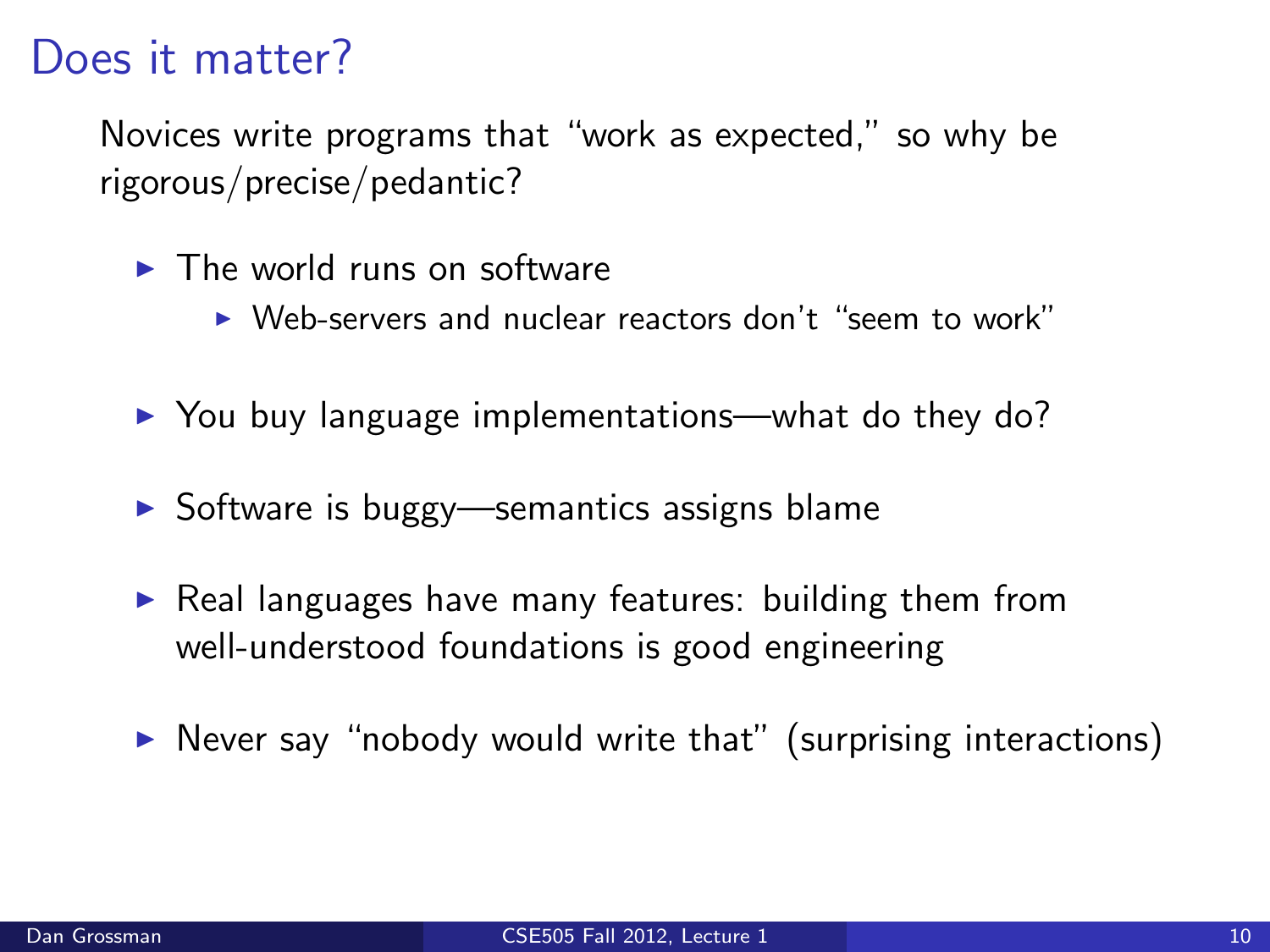# Is this really about PL?

Building a precise model is a hallmark of quality research

The value of a model is in its:

- $\blacktriangleright$  Fidelity
- $\triangleright$  Convenience for establishing (proving) properties
- $\triangleright$  Revealing alternatives and design decisions
- $\triangleright$  Ability to communicate ideas concisely

Why we mostly do it for programming languages:

- $\blacktriangleright$  Elegant things we all use
- $\blacktriangleright$  Remarkably complicated (need rigor)

I believe this "theory" makes you a better computer scientist

 $\triangleright$  Focus on the model-building, not just the PL features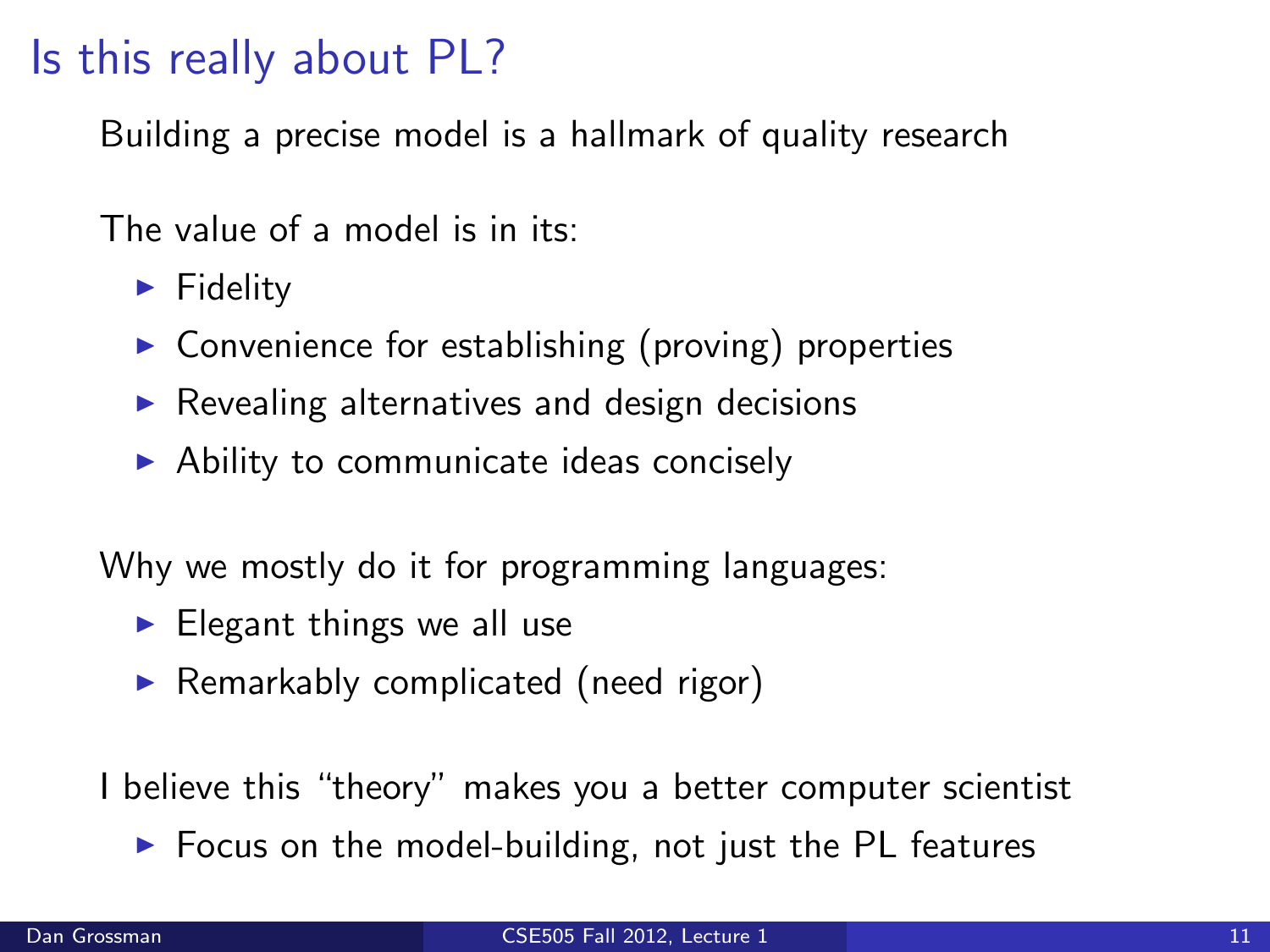## APIs

Like almost anything in computing, we can describe the course in terms of designing an API

Many APIs have 1000s of functions with simple inputs

 $\triangleright$  Kernel calls take a struct or two and return an int

A typical language implementation more or less has just

- $\rightarrow$  typecheck : program  $\rightarrow$  bool
- $\triangleright$  compile : program  $\rightarrow$  (string  $\rightarrow$  value)

But defining  $program$  and these functions is subtle, hard

- $\triangleright$  Conversely, "a data structure is just a really dumb PL"
- $\triangleright$  Every extensible system ends up defining a PL (game engines, editors, web browsers, CAD tools, ...)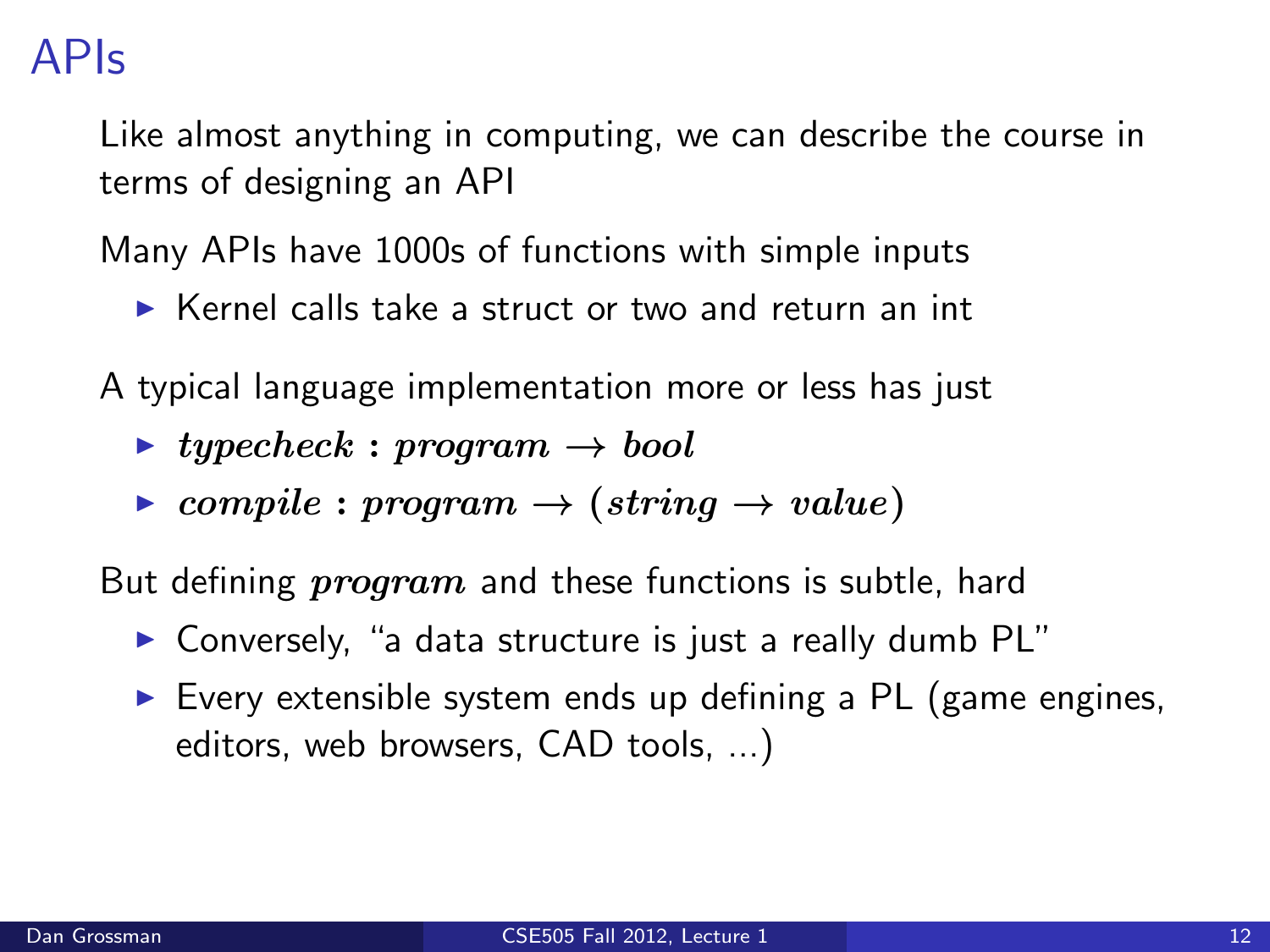#### Java example

```
class A { int f() { return 0; } }
class B {
   int g(A x) {
     try { return x.f(); }
     finally \{ s \}}
}
```
For all  $s$ , is it equivalent for  $g$ 's body to be "return  $0$ ;"? Motivation: code optimizer, code maintainer, ...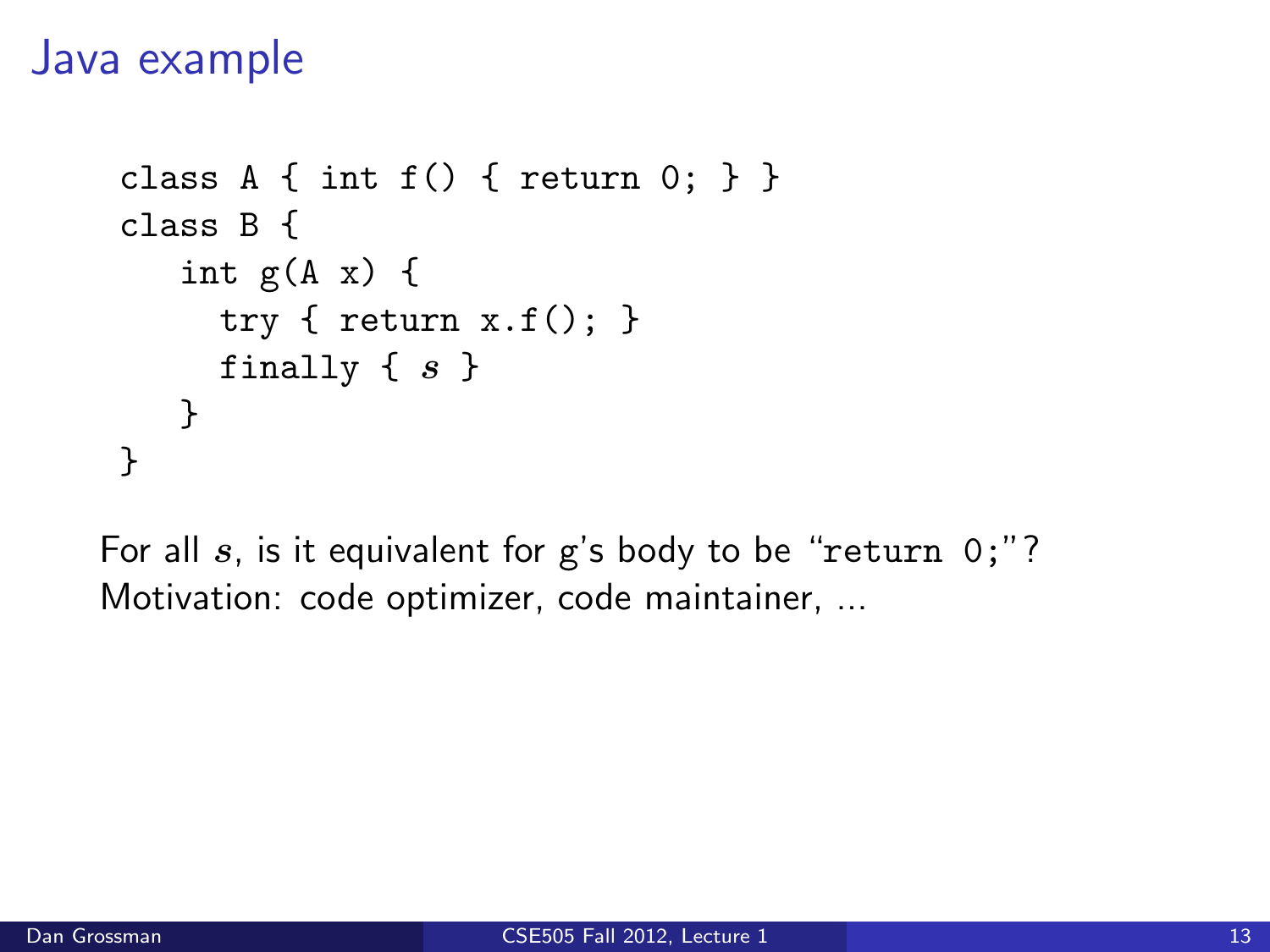# Punch-line

Not equivalent:

- $\blacktriangleright$  Extend A
- $\triangleright$  x could be null
- $\triangleright$  s could modify global state, *diverge*, throw, ...
- $\blacktriangleright$  s could return
- A silly example, but:
	- $\blacktriangleright$  PL makes you a good adversary, programmer
	- $\blacktriangleright$  PL gives you the tools to argue equivalence (hard!)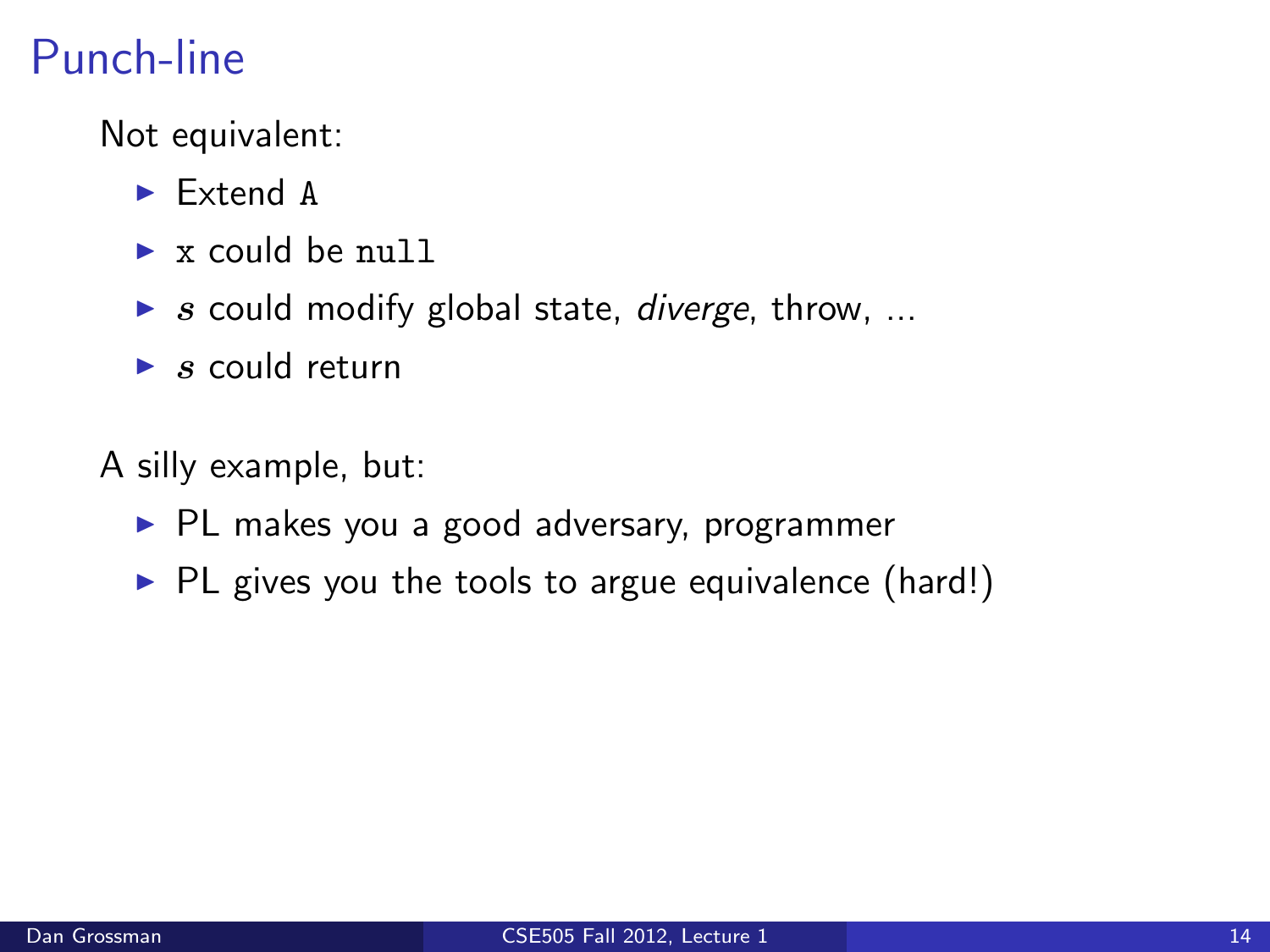## Course goals

- 1. Learn intellectual tools for describing program behavior
- 2. Investigate concepts essential to most languages
	- $\blacktriangleright$  mutation and iteration
	- $\blacktriangleright$  scope and functions
	- $\blacktriangleright$  types
	- $\triangleright$  objects
	- $\blacktriangleright$  threads
- 3. Write programs to "connect theory with the code"
- 4. Sketch applicability to "real" languages
- 5. Provide background for current PL research (less important for most of you)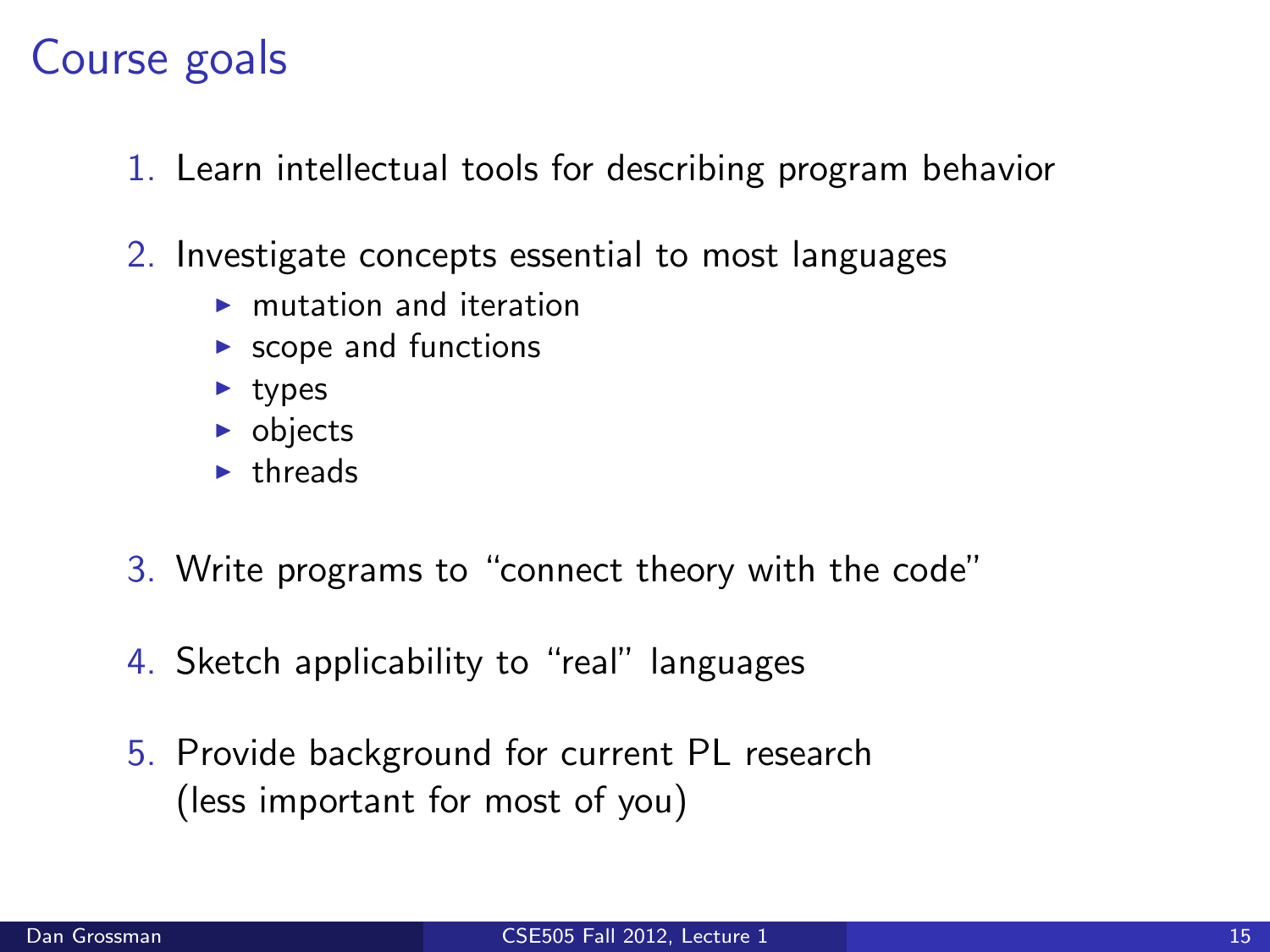#### Course nongoals

- $\triangleright$  Study syntax; learn to specify grammars, parsers
	- Fransforming  $3 + 4$  or  $(+ 3 4)$  or  $+(3, 4)$  to "application of plus operator to constants three and four"
- $\blacktriangleright$  Learn specific programming languages (but some ML)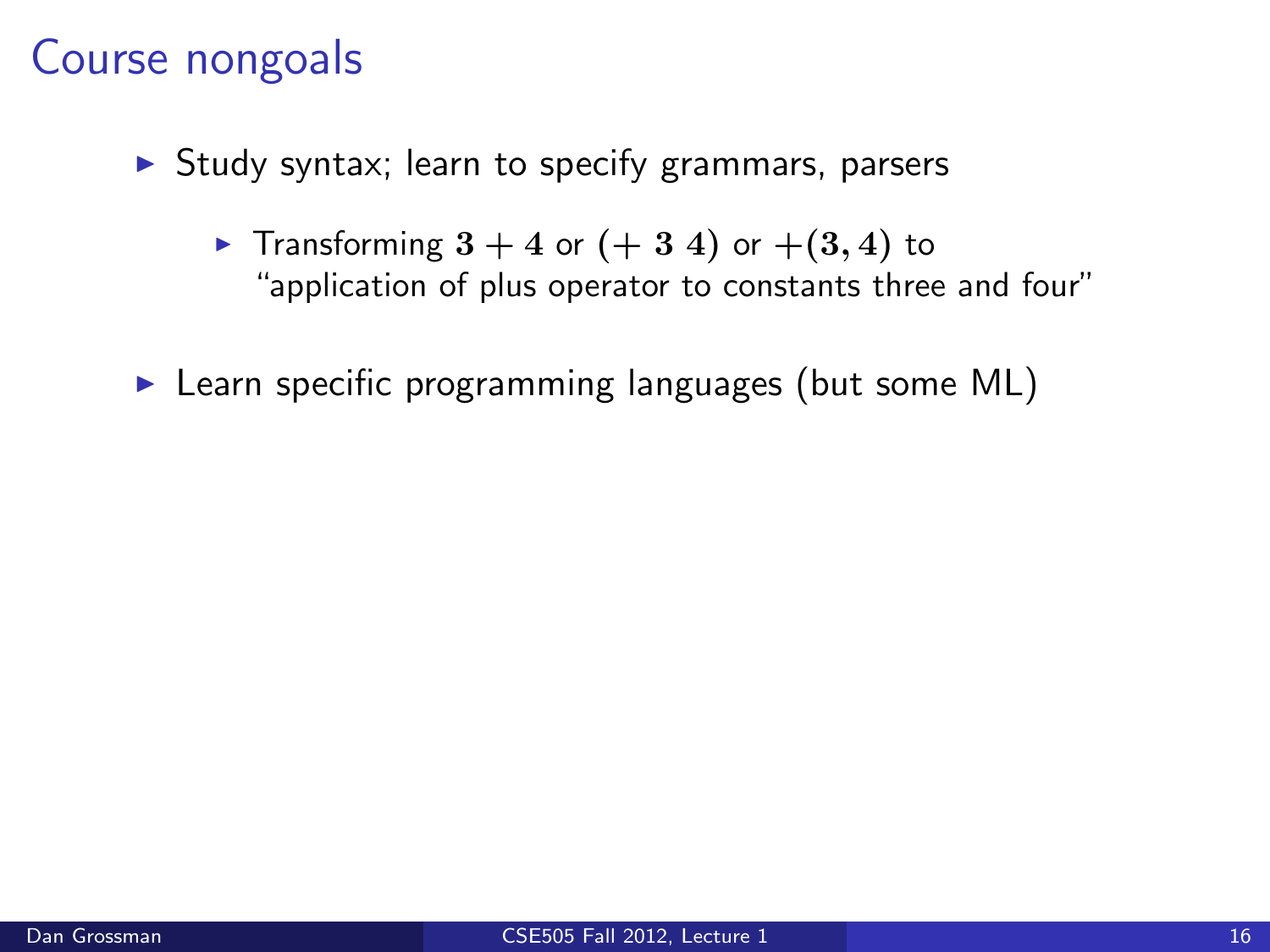#### What we will do

- $\triangleright$  Define really small languages
	- $\triangleright$  Usually Turing complete
	- $\blacktriangleright$  Always unsuitable for real programming
- $\triangleright$  Extend them to realistic languages less rigorously
- $\triangleright$  Digress for cool results (this is fun!?!)
- $\triangleright$  Study models very rigorously via operational models
- $\triangleright$  Do programming assignments in OCaml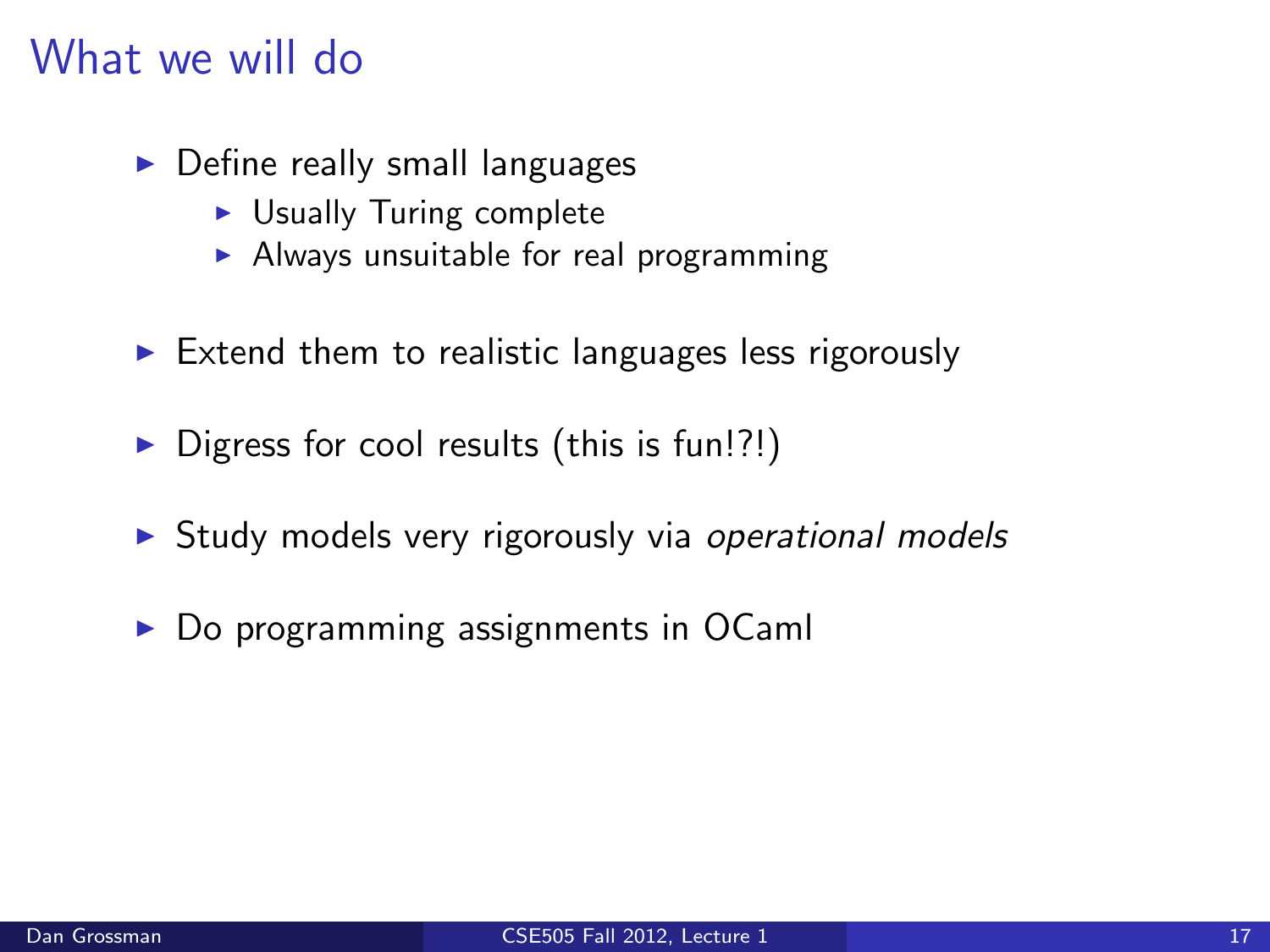# $C<sub>2</sub>ml$

- $\triangleright$  OCaml is an awesome, high-level language
- $\triangleright$  We will use a tiny core subset of it that is well-suited for manipulating recursive data structures (like programs!)
- $\triangleright$  You mostly have to learn it outside of class
	- $\blacktriangleright$  Don't procrastinate
	- $\blacktriangleright$  Don't hesitate to ask questions
- $\blacktriangleright$  Resources on course webpage
- $\blacktriangleright$  I am not a language zealot, but knowing ML makes you a better programmer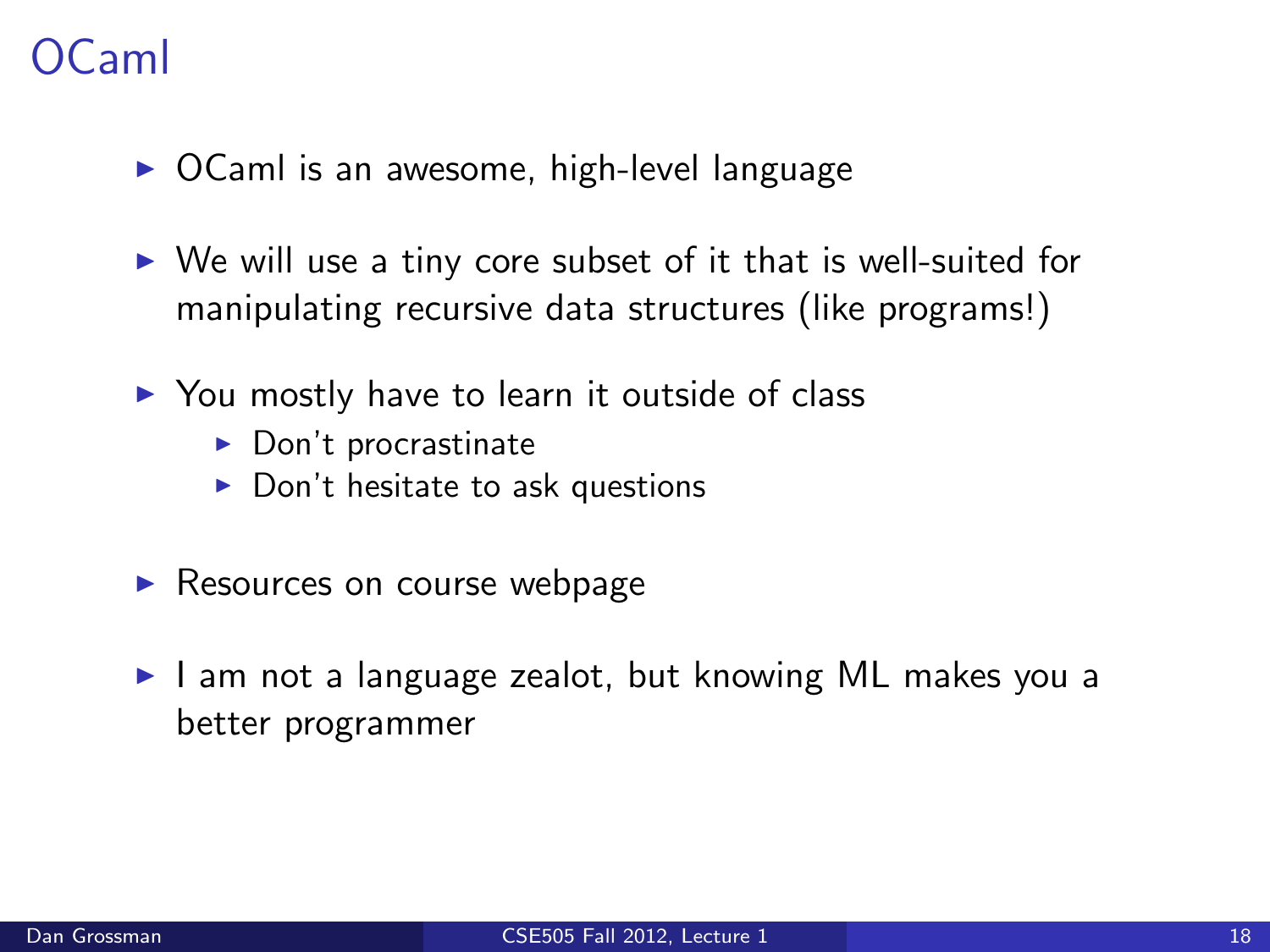# **Pitfalls**

How to hate this course and get the wrong idea:

- $\triangleright$  Forget that we made simple models to focus on the essence
- $\triangleright$  Don't quite get inductive definitions and proofs when introduced
- $\triangleright$  Don't try other ways to model/prove the idea
	- $\blacktriangleright$  You'll probably be wrong
	- $\blacktriangleright$  And therefore you'll learn more
- $\triangleright$  Think PL people focus on only obvious facts
	- $\blacktriangleright$  Need to start there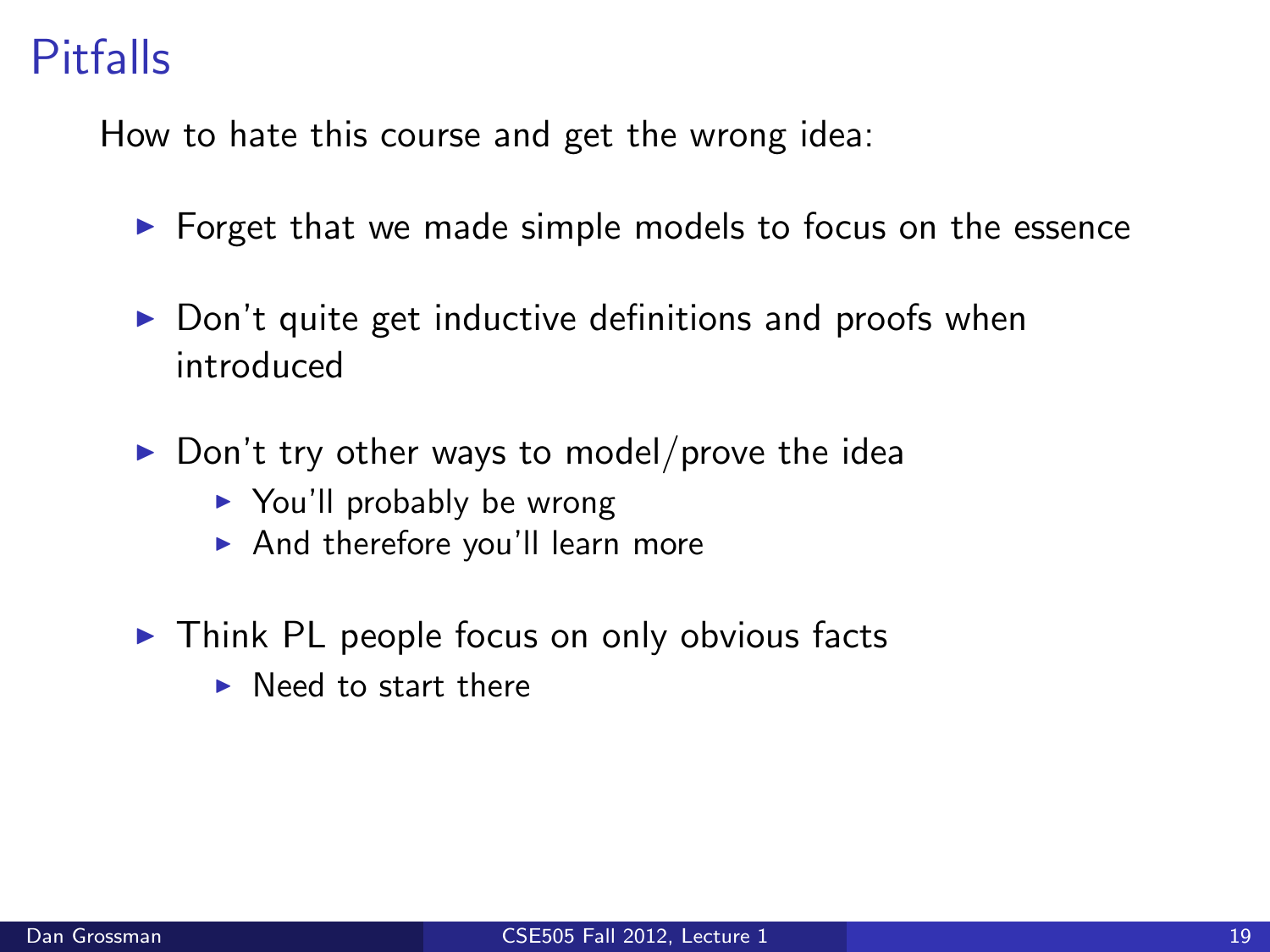#### Final metacomment

Acknowledging others is crucial...

This course draws heavily on pedagogic ideas from at least: Chambers, Chong, Felleisen, Flatt, Fluet, Harper, Morrisett, Myers, Pierce, Rugina, Walker

And material covered in texts from Pierce, Wynskel, and others

(This is a course, not my work.)